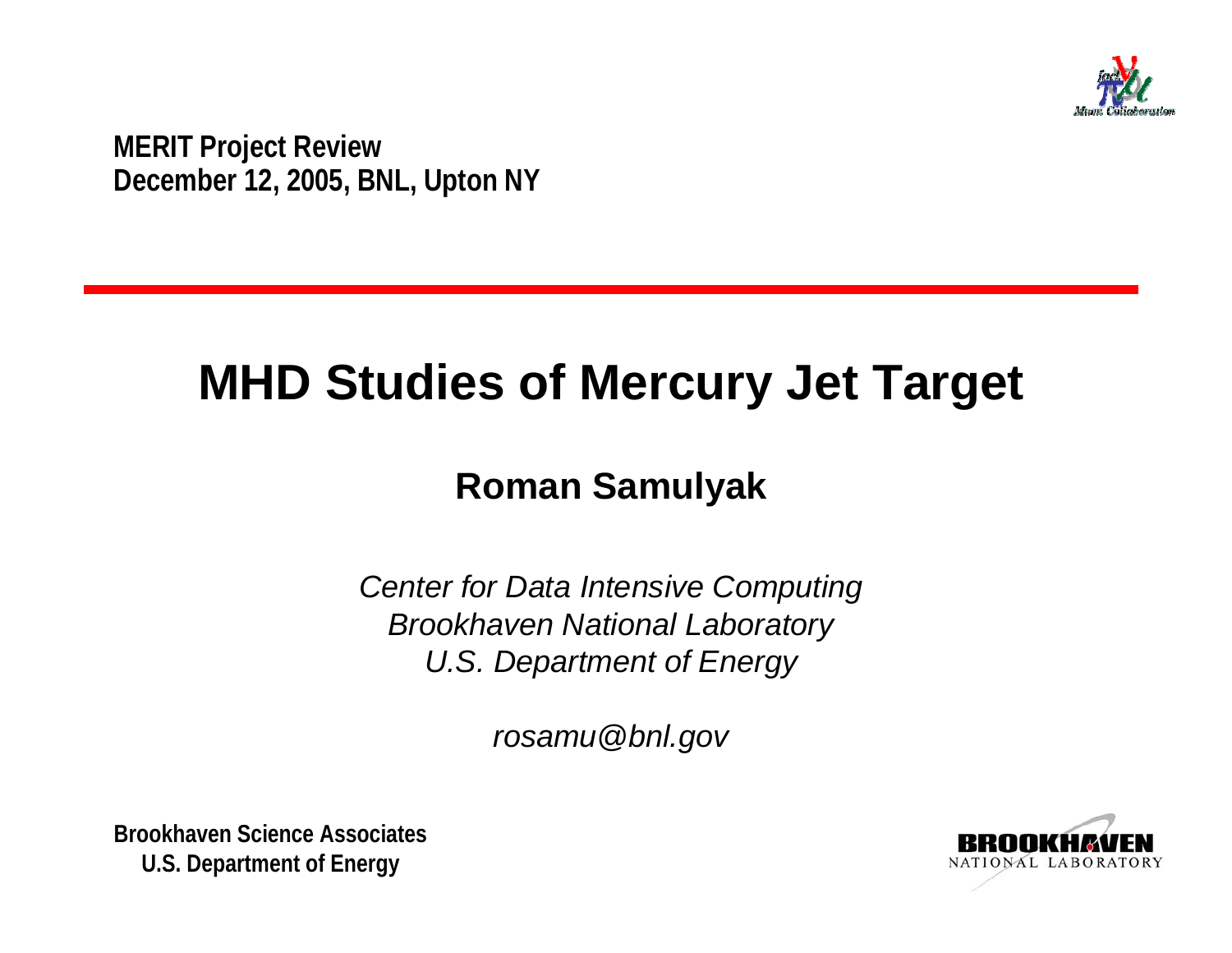# **Talk Outline**



■ Brief summary of modeling and simulation of hydro and MHD processes in the mercury jet target

■ Studies of the distortion of the mercury jet entering a 15 T magnetic solenoid

■ Collaboration with UCLA computational MHD group

■ Conclusions and future plans

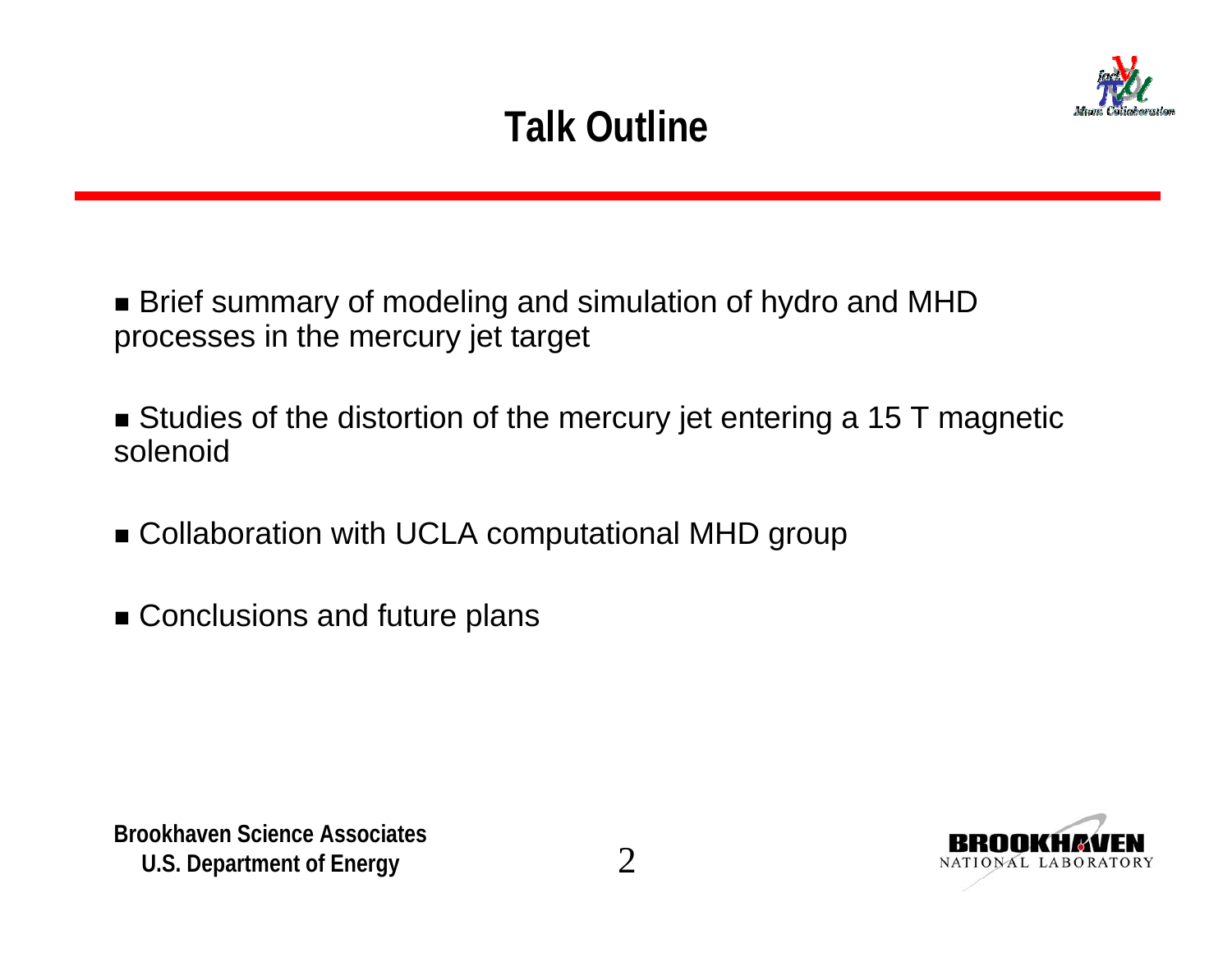

# **Brief summary of modeling and simulation**

- Developed MHD code for compressible multiphase flows (more details in Jian Du's talk)
- Developed EOS homogeneous and heterogeneous models for phase transition (cavitation) and the Riemann solver for the phase boundary
- Studied surface instabilities, jet breakup, and cavitation
- MHD forces reduce both jet expansion, instabilities, and cavitation (will be discussed in Jian Du's talk)



Jet surface instabilities

Cavitation in the mercury jet and thimble



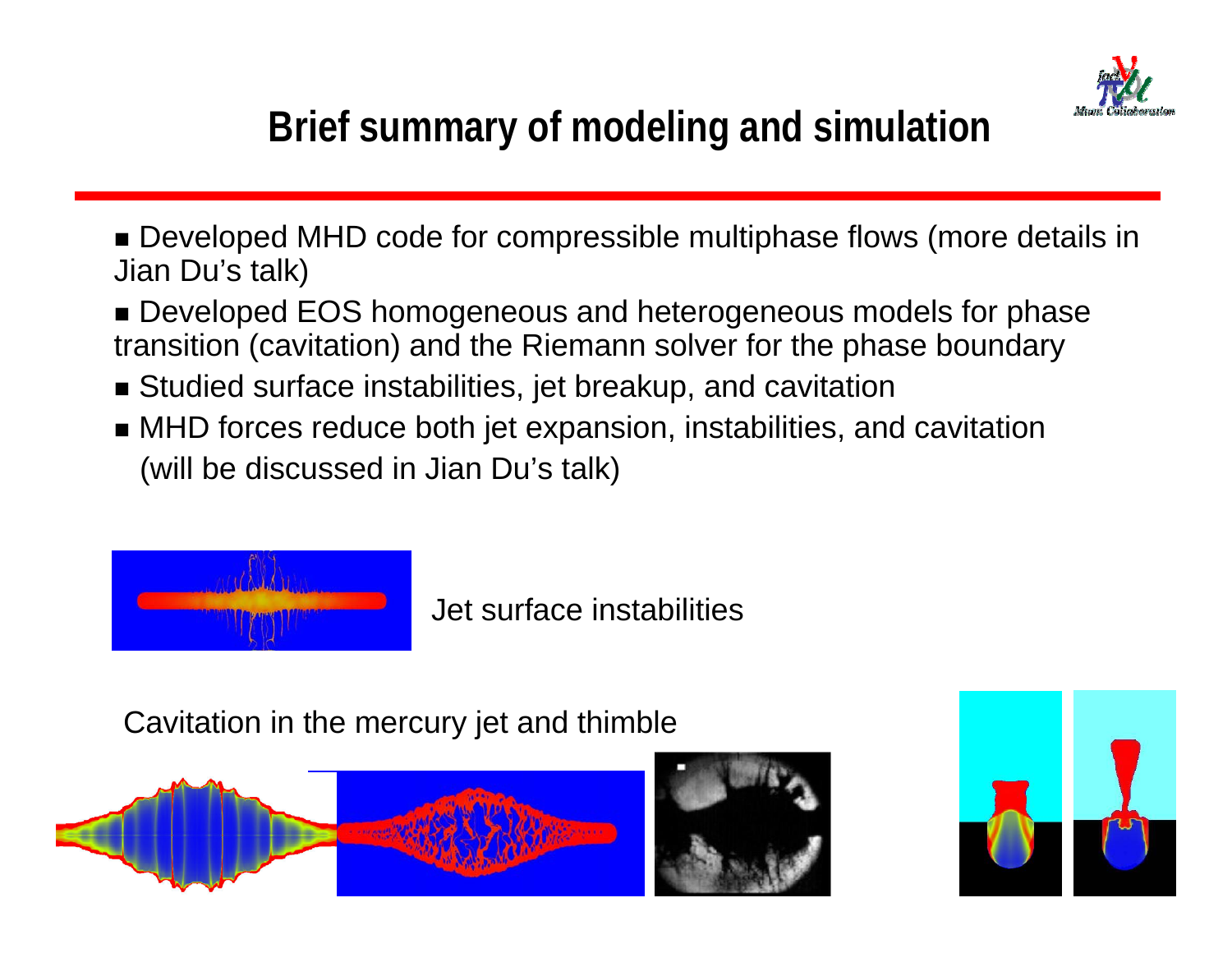

#### **Mercury jet entering magnetic field. Schematic of the problem.**

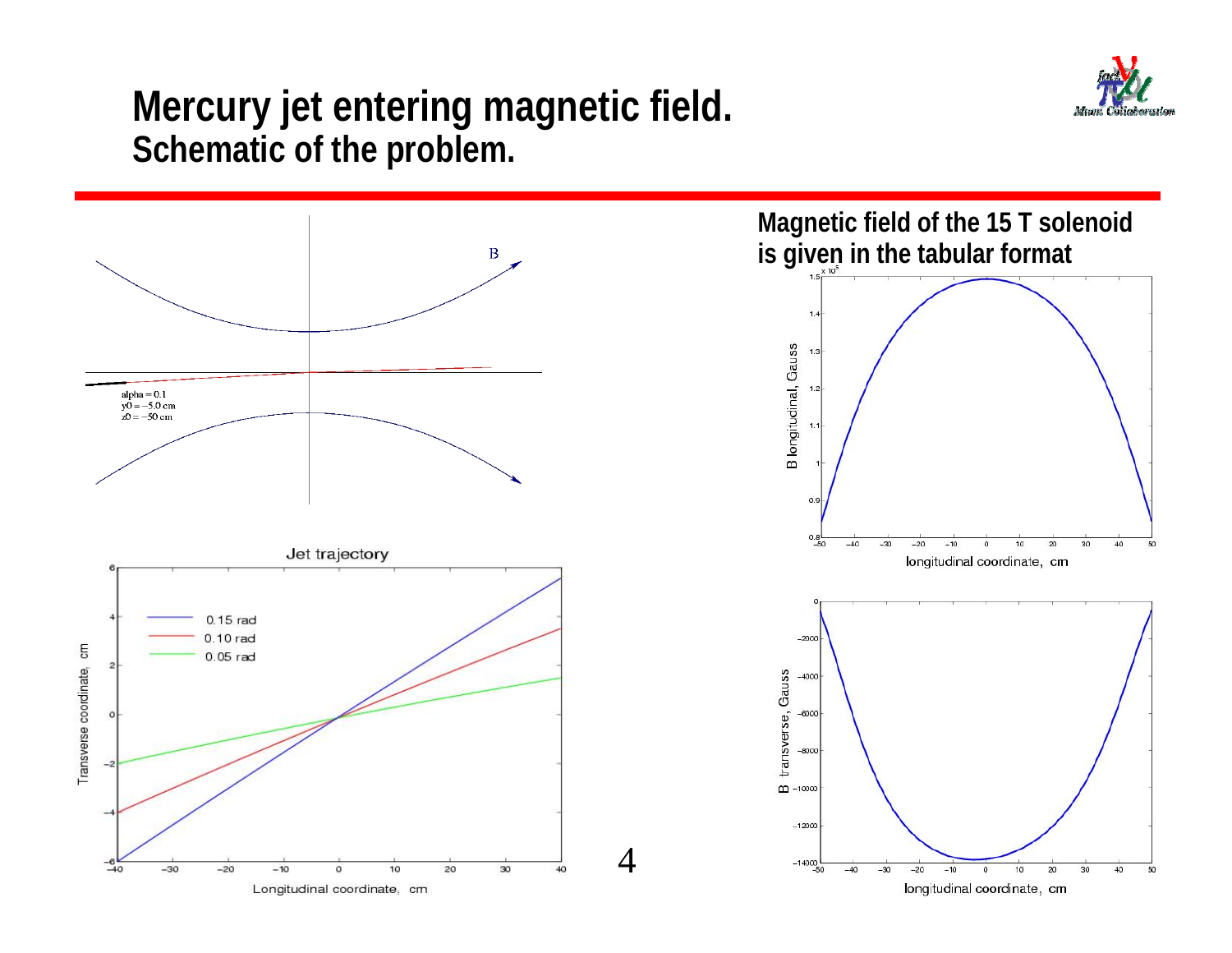

## **Incompressible steady state formulation of the problem**

$$
\rho \mathbf{u} \cdot \nabla \mathbf{u} = -\nabla P + \frac{1}{c} (\mathbf{J} \times \mathbf{B})
$$
  
\n
$$
\nabla \cdot \mathbf{u} = 0
$$
  
\n
$$
\mathbf{J} = \sigma \left( -\nabla \phi + \frac{1}{c} \mathbf{u} \times \mathbf{B} \right)
$$
  
\n
$$
\nabla \cdot \mathbf{J} = 0
$$
  
\n
$$
\nabla \cdot \mathbf{B} = 0
$$
  
\n
$$
\nabla \times \mathbf{B} = 0
$$
  
\n
$$
\nabla \times \mathbf{B} = 0
$$
  
\n
$$
\frac{\partial \phi}{\partial \mathbf{n}} \Big|_{\Gamma} = \frac{1}{c} (\mathbf{u} \times \mathbf{B}) \cdot \mathbf{n}
$$
  
\n
$$
p_{\Gamma} - p_{a} = S \left( \frac{1}{r_{1}} + \frac{1}{r_{2}} \right)
$$
  
\n
$$
\mathbf{u}_{\Gamma} \cdot \mathbf{n} = 0
$$

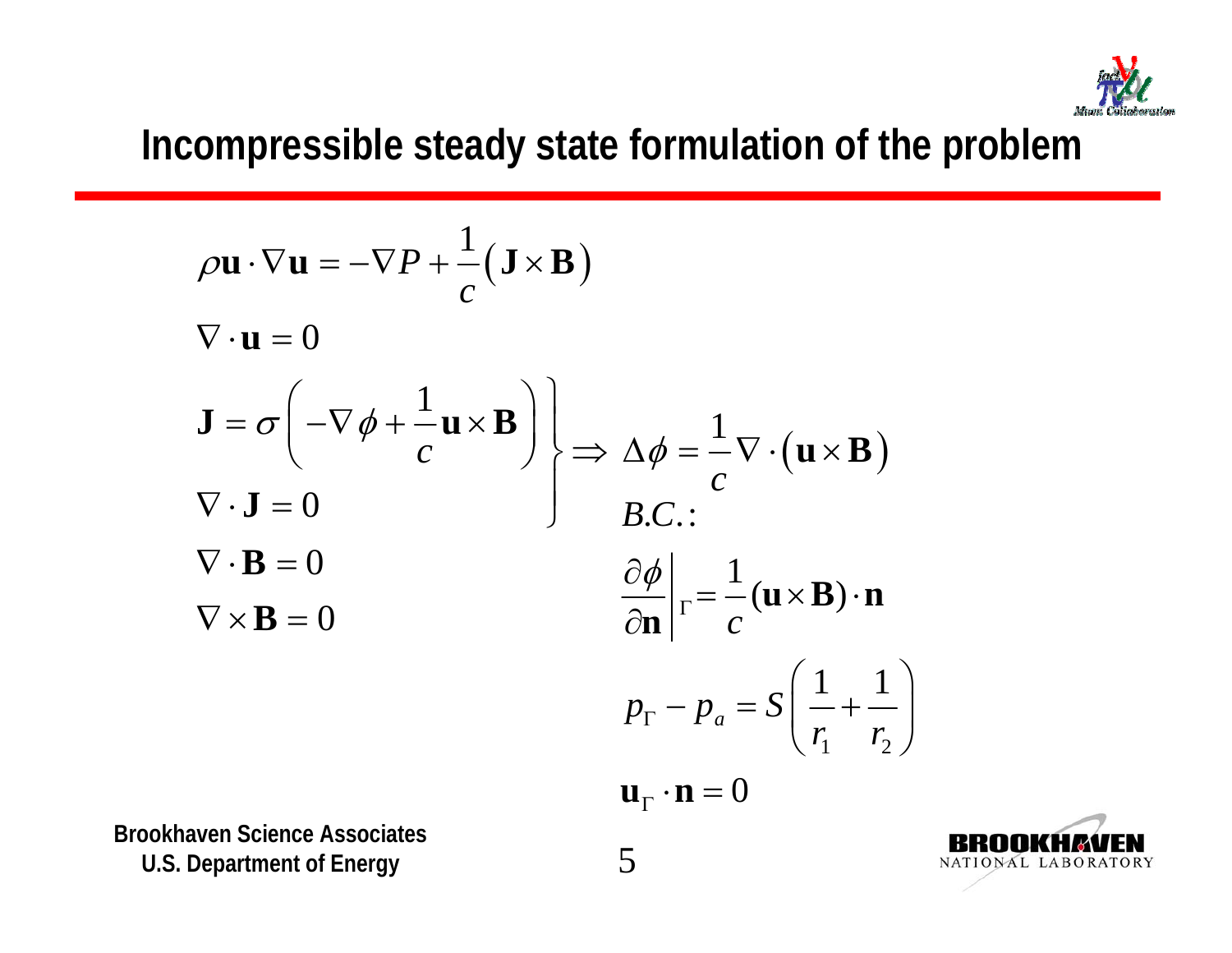

## **Direct numerical simulation approach (FronTier):**

- Construct an initial unperturbed jet along the B=0 trajectory
- Use the time dependent compressible code with a realistic EOS and evolve the jet into a steady state

## **Semi-analytical / semi-numerical approach:**

- Seek for a solution of the incompressible steady state system of equations in form of expansion series
- Reduce the system to a series of ODE's for leading order terms
- Solve numerically ODE's

Ref.: S. Oshima, R. Yamane, Y. Mochimary, T. Matsuoka, JSME International Journal, Vol. 30, No. 261, 1987

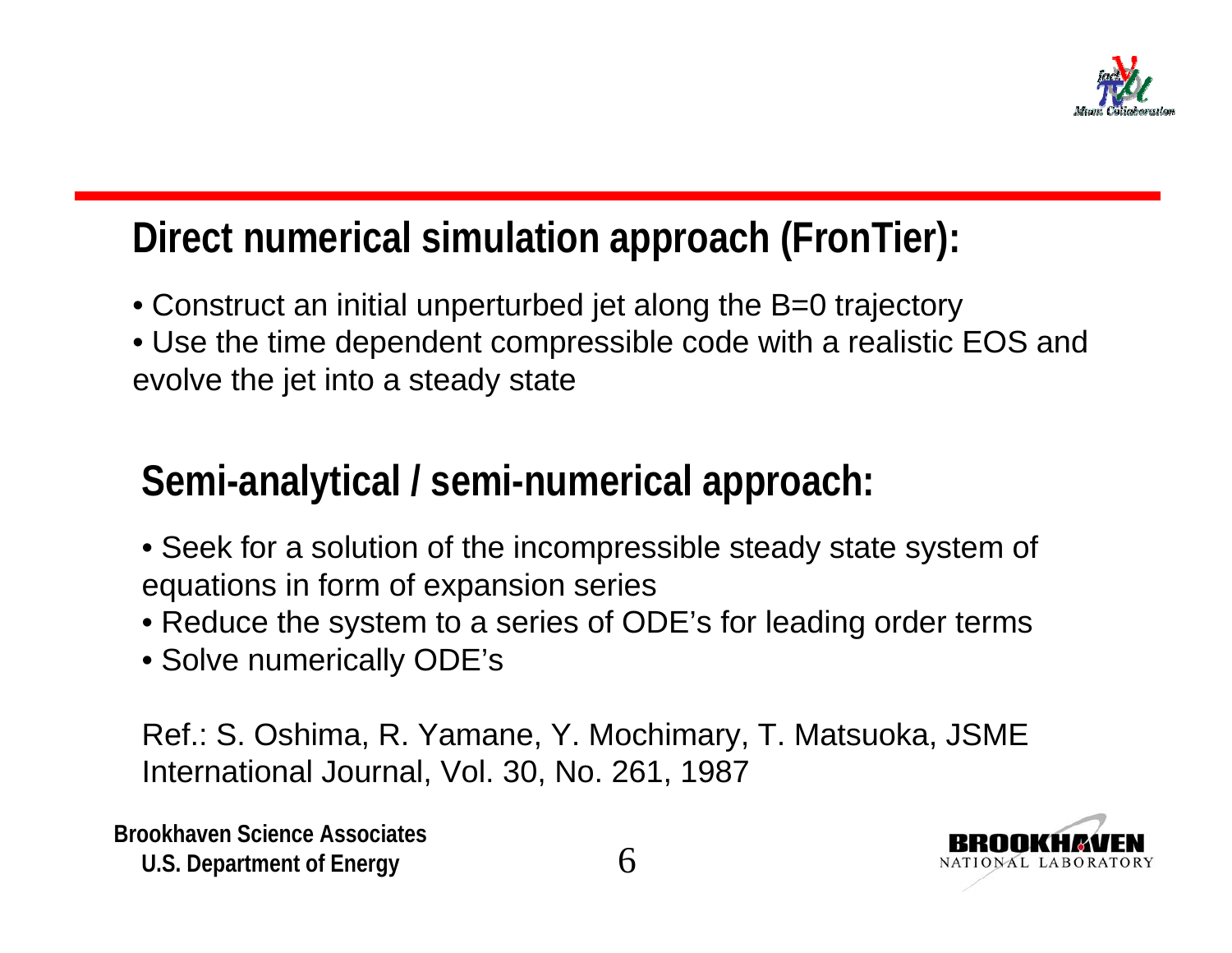

### **Results: Aspect ratio of the jet cross-section**

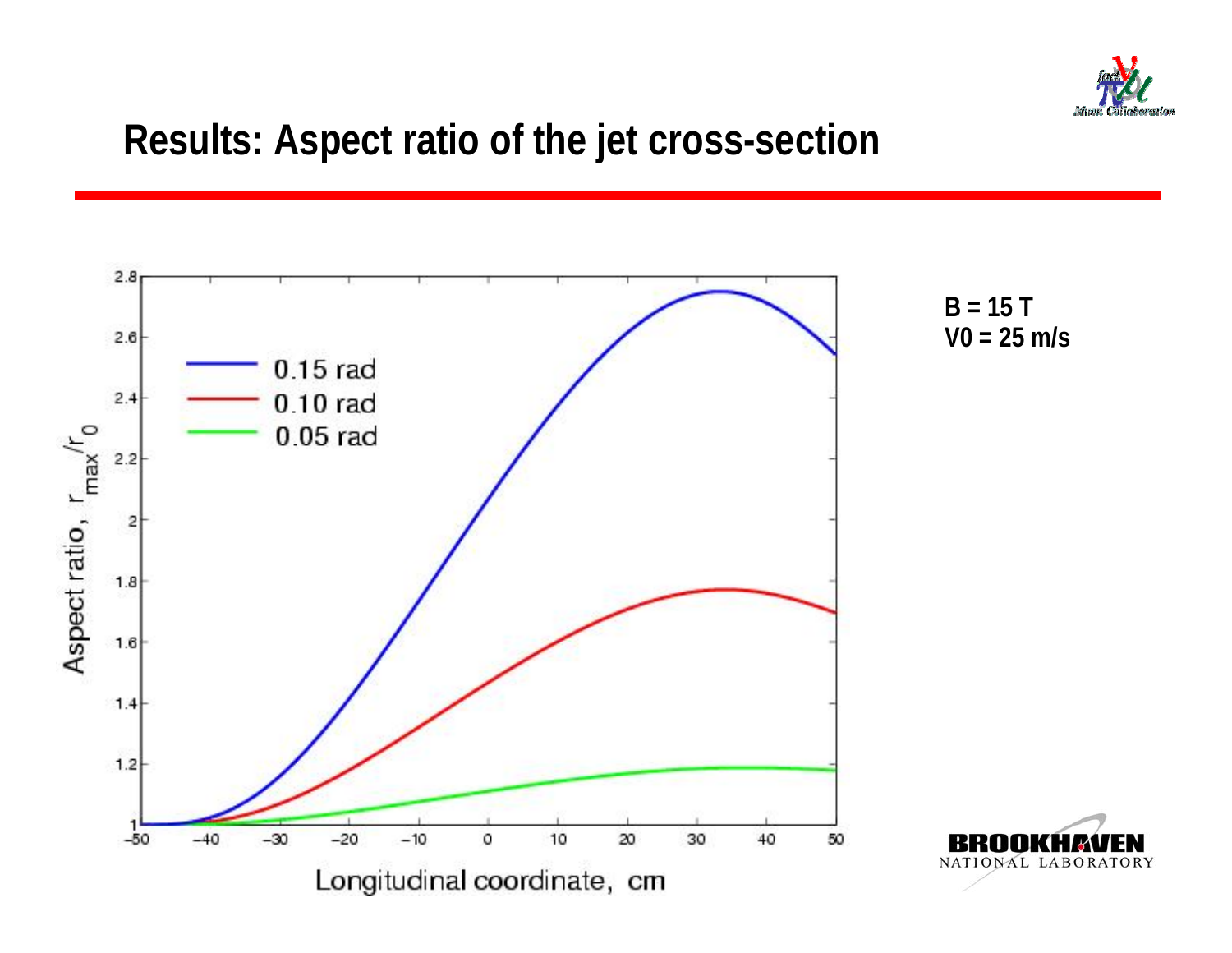

### **Results: Aspect ratio of the jet cross-section**

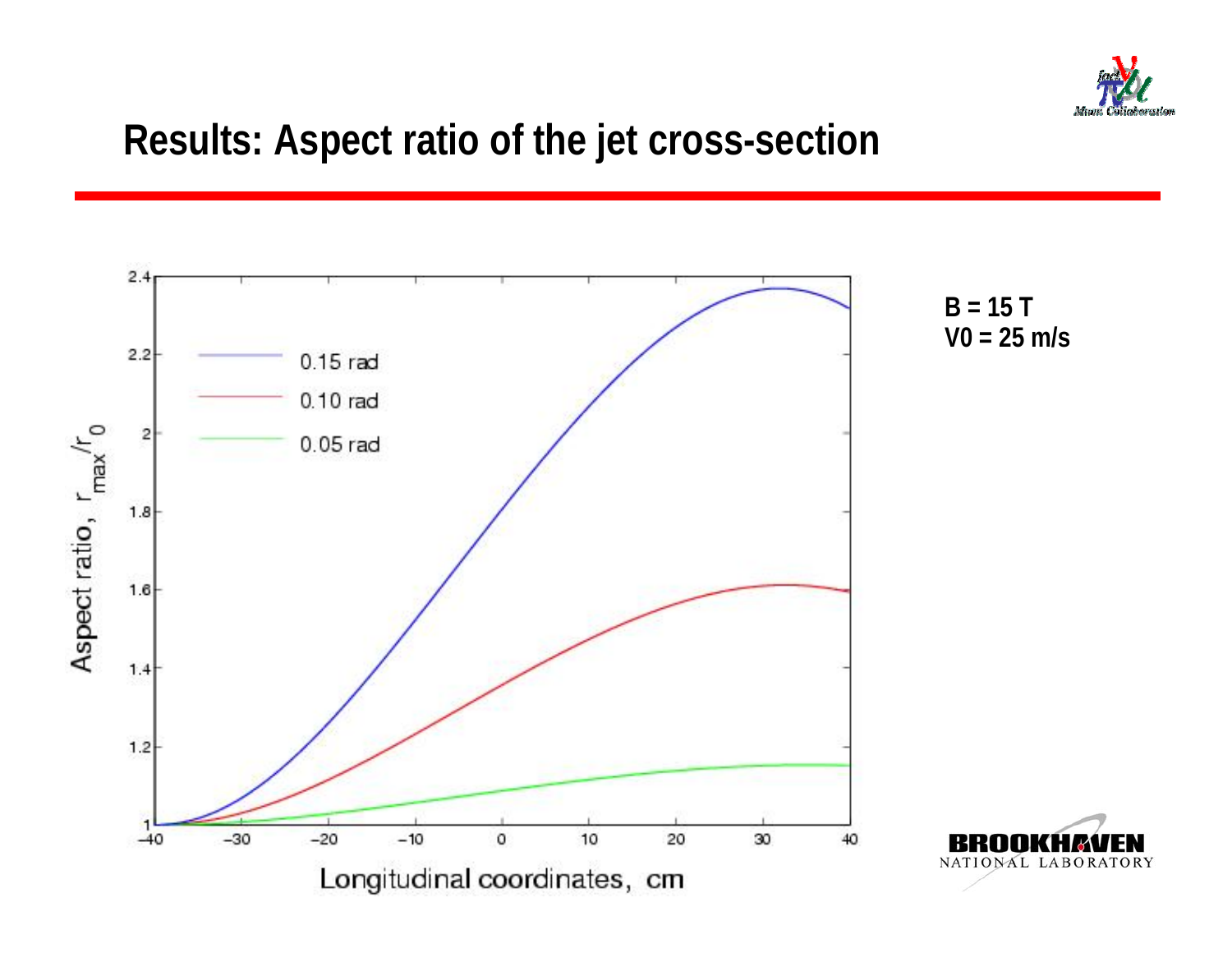

# **Summary of results**

- Jet distortion (aspect ratio) strongly depends on the angle with the solenoid axes (it increases at larger angles)
- Jet aspect ratio increases at smaller jet velocities (at least if the change of velocity is small compared to the reference velocity of 25 m/s)
- Jet aspect ratio increases in nozzle is placed further from the solenoid center

Typical values of the jet aspect ratio in the center of the soleniod:

Rmax/R0 = 1.35 at  $V = 25$  m/s, alpha = 100 mrad, B = 15 T Rmax/R0 = 1.09 at  $V = 25$  m/s, alpha = 50 mrad, B = 15 T

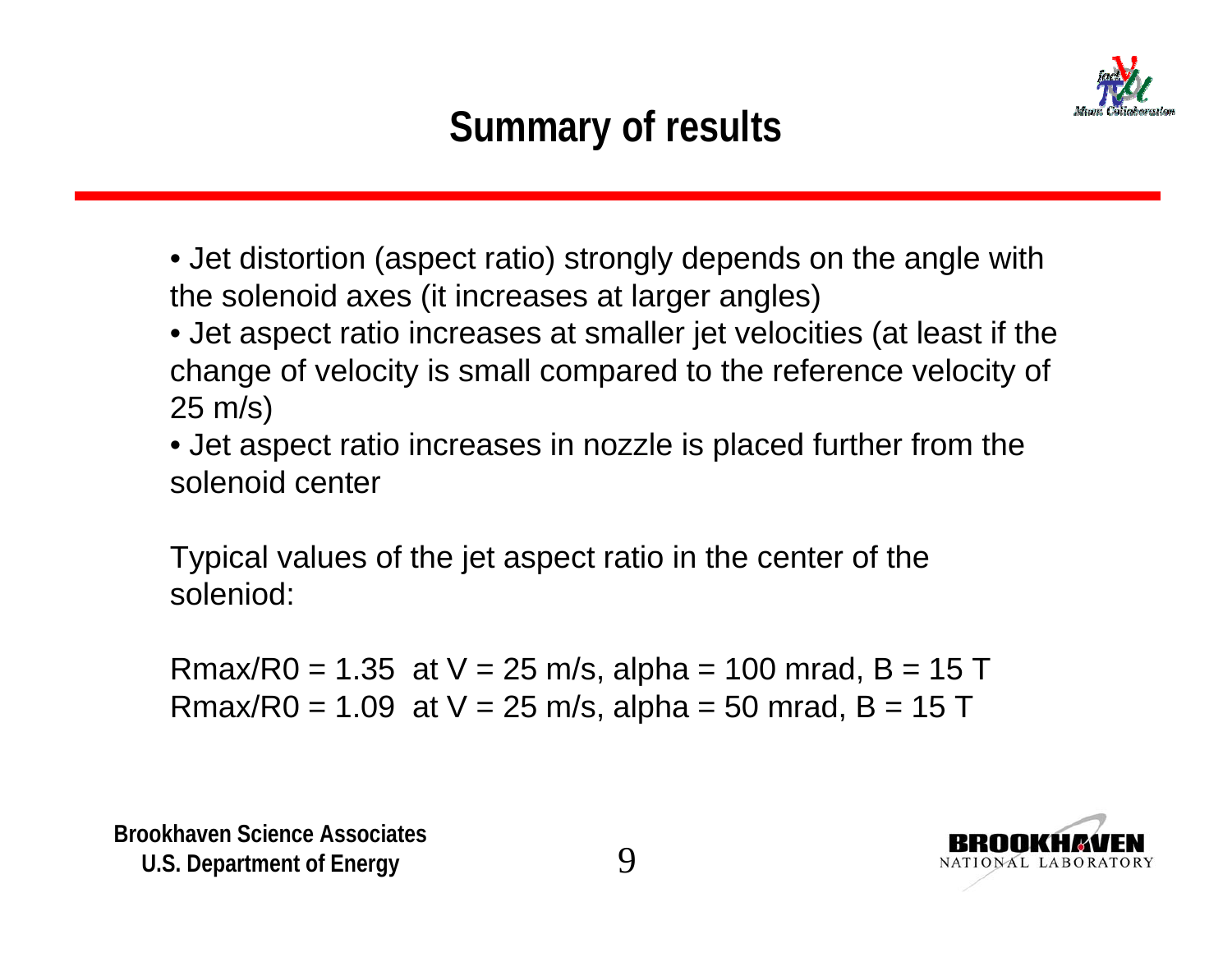

• The cross-section of the mercury jet interaction with the proton pulse is significantly reduced. This reduces particle production rate

• In order to avoid these undesirable consequences, the angle between the magnetic field and the solenoid axes needs to be reduced. This imposes new hardware design constraints.

• Verification of results by an independent method. Collaboration with Neil Morley of UCLA computational MHD group.

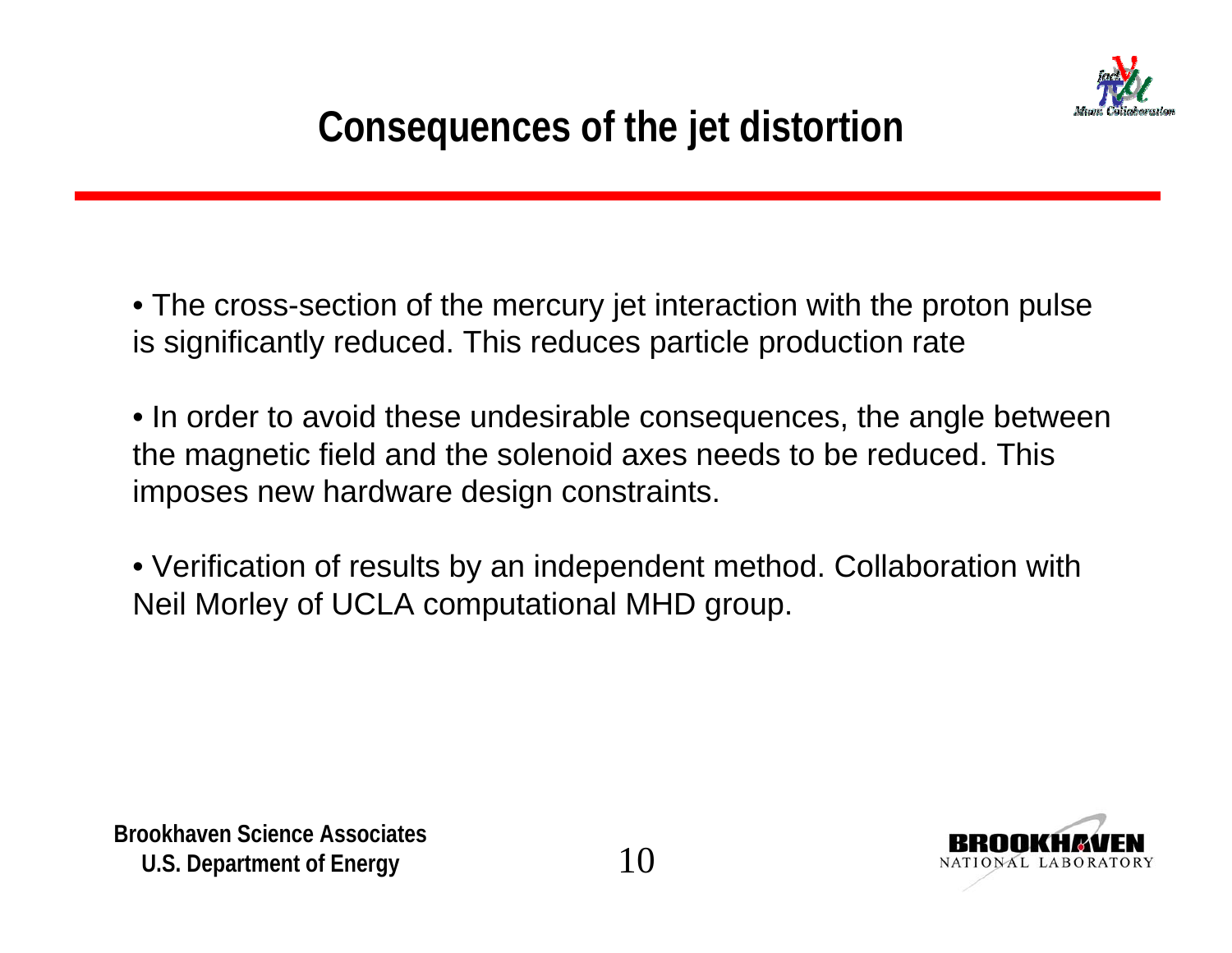## **UCLA code: HIMAG**

¾HIMAG is a parallel, second order accurate, finite volume based code for incompressible MHD and Navier-Stokes equations.

- ¾The code has been written for complex geometries using unstructured meshes. Flexibility in choosing a mesh: Hexahedral, Tetrahedral, Prismatic cells can be used.
- ¾An arbitrary set of conducting walls maybe specified. Free surface flows are modeled using the Level Set method. **Multiple solid materials** can be simulated
- ¾Graphical interfaces are available to assist users from problem setup to post-processing.
- ¾A preliminary turbulence and heat transfer modeling capability now exists.

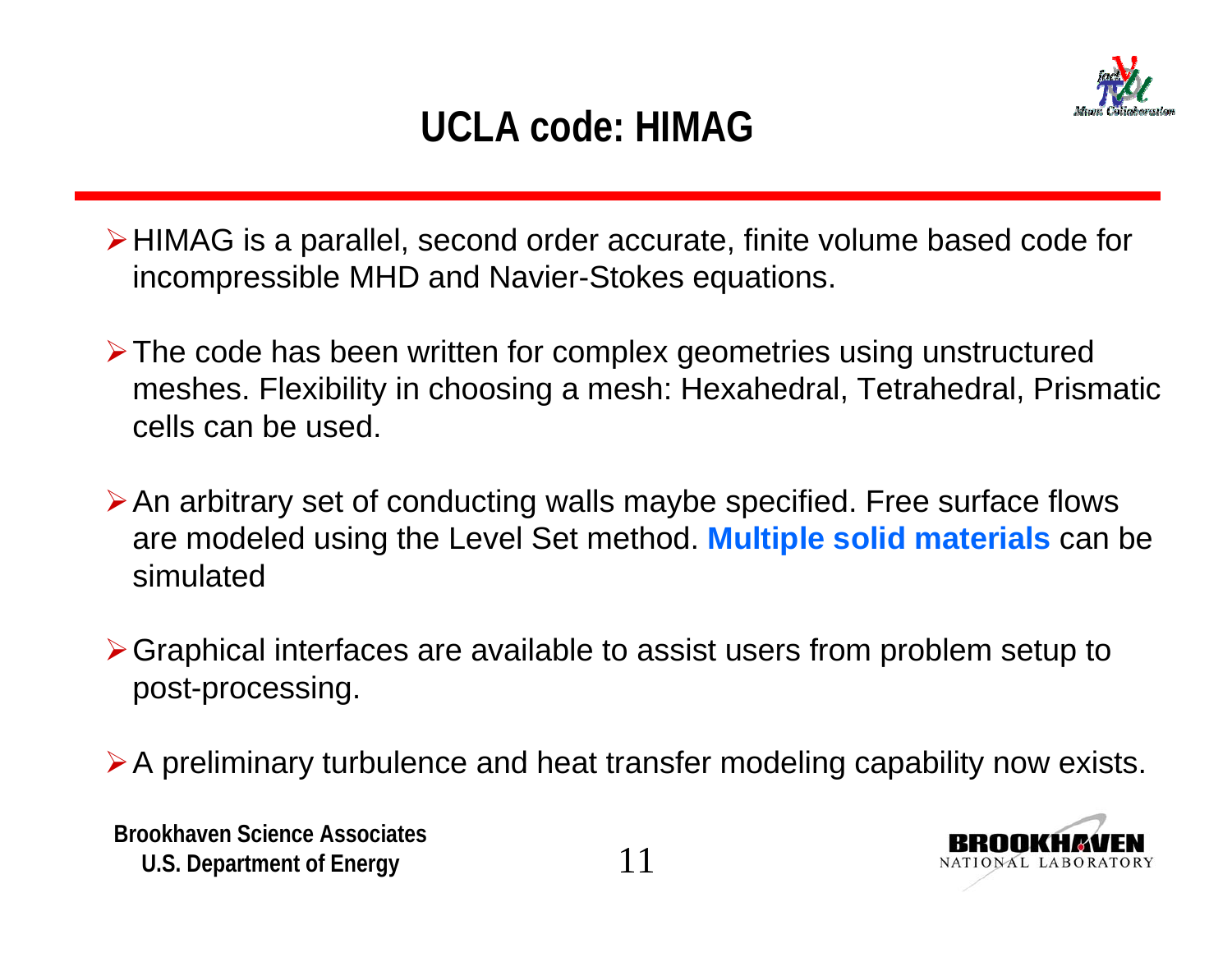

#### **Simulation of free surface flows**

#### HIMAG uses the Level Set method to capture free surfaces

*Examples of HIMAG simulations:*





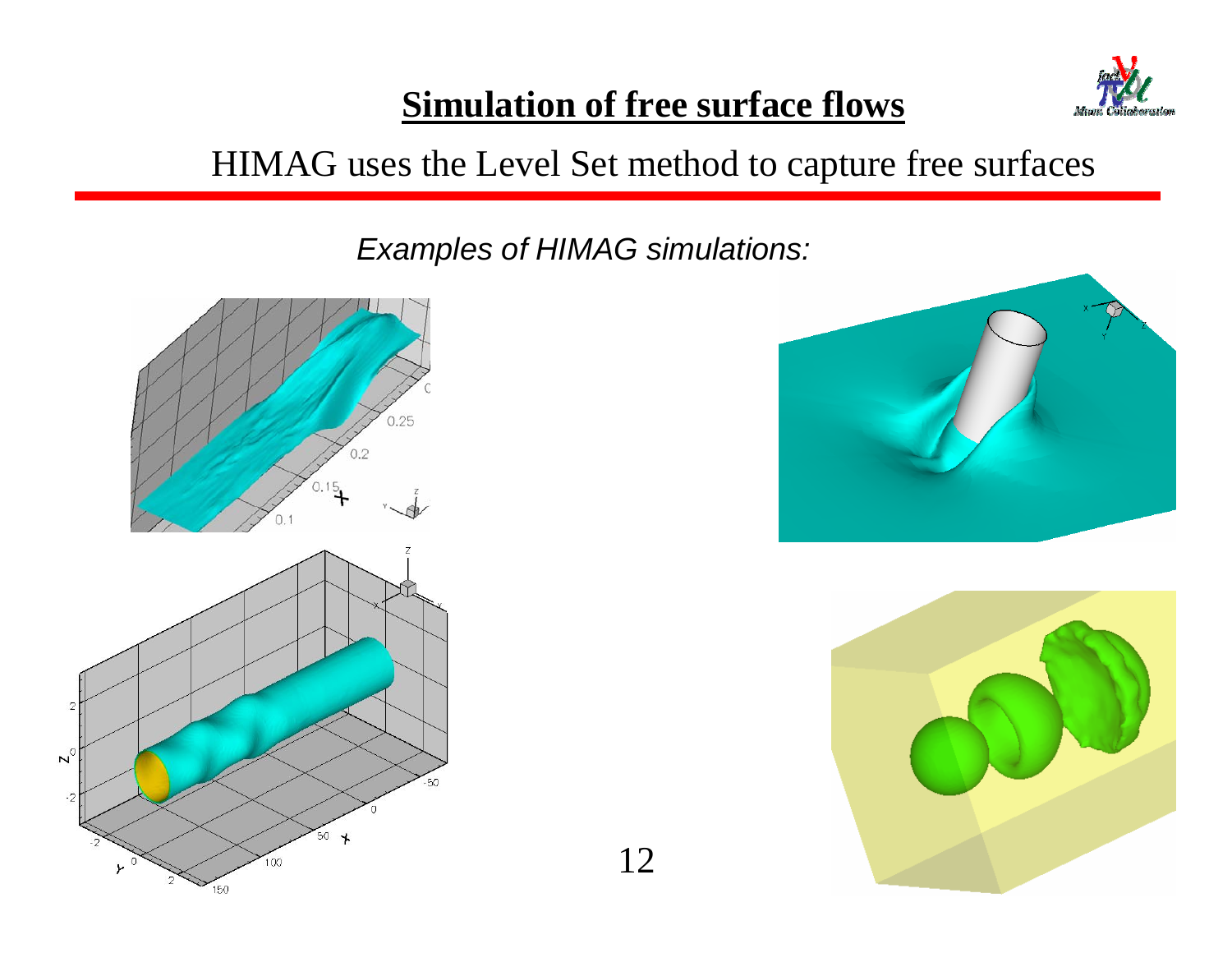

- $\blacksquare$  The magnetic axis of the solenoid is horizontal. Magnetic field simulated as 24 x 78 windings with 7200 A spaced uniformly in ID 20 cm and OD 80 cm and axial length 1 m
- 100 mrad and 33 mrad tilt angle
- $\blacksquare$  Inlet velocity 20 m/s
- $\blacksquare$  Injection point of the jet is located at -5cm below the magnetic axis and -50cm from the solenoid center.
- $\blacksquare$  The inlet electric potential condition is Phi = 0, trying to simulate disturbances from a perfectly conducting nozzle
- MHD forces are turned off at the exit two diameter before the computational boundary
- $\blacksquare$ Computational area  $2.5 \times 2.5 \times 100$  cm with  $100 \times 100 \times 200$ computational cells.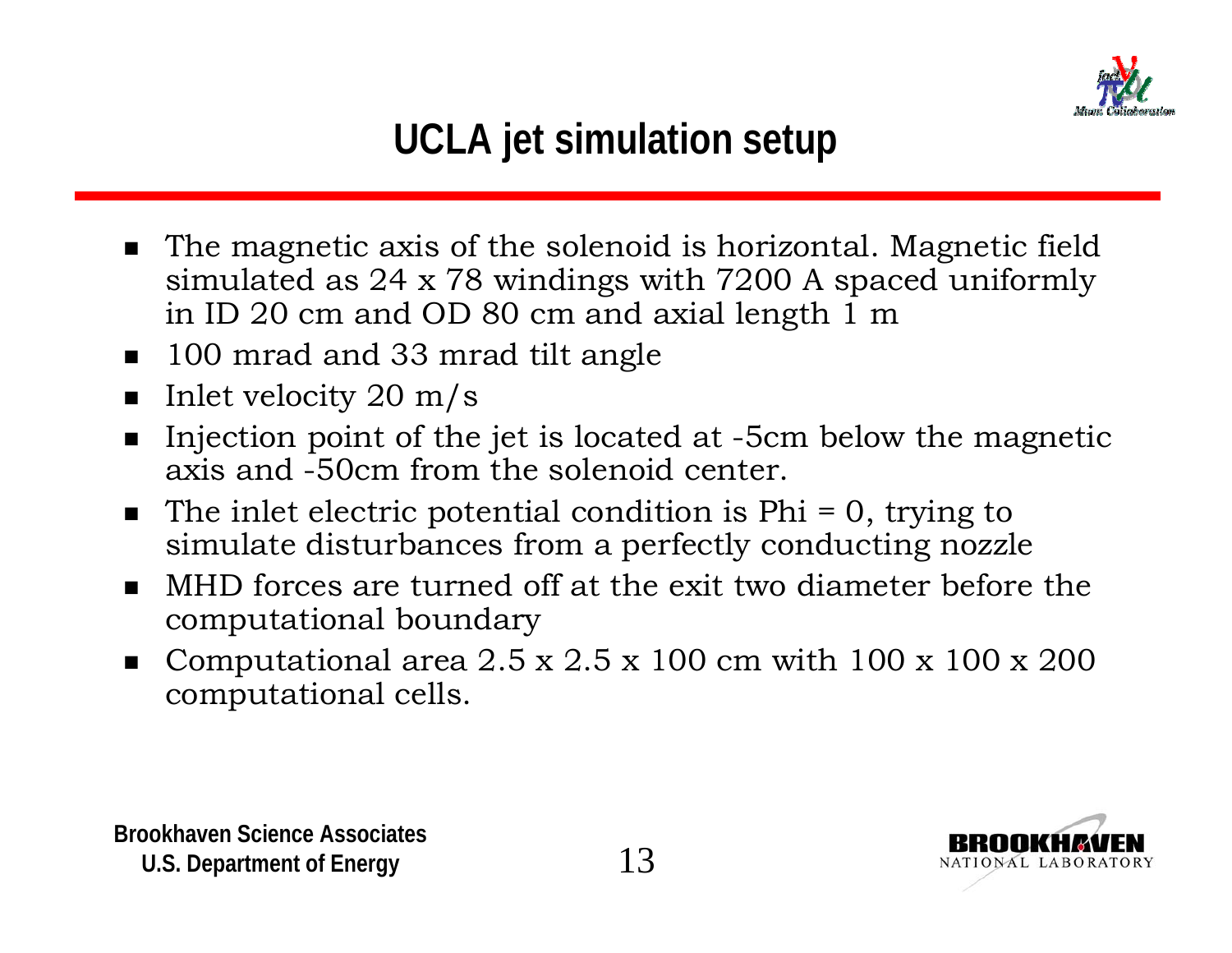

#### **100 mrad tilt angle**

**Aspect ratio = 1.4 in the solenoid center**

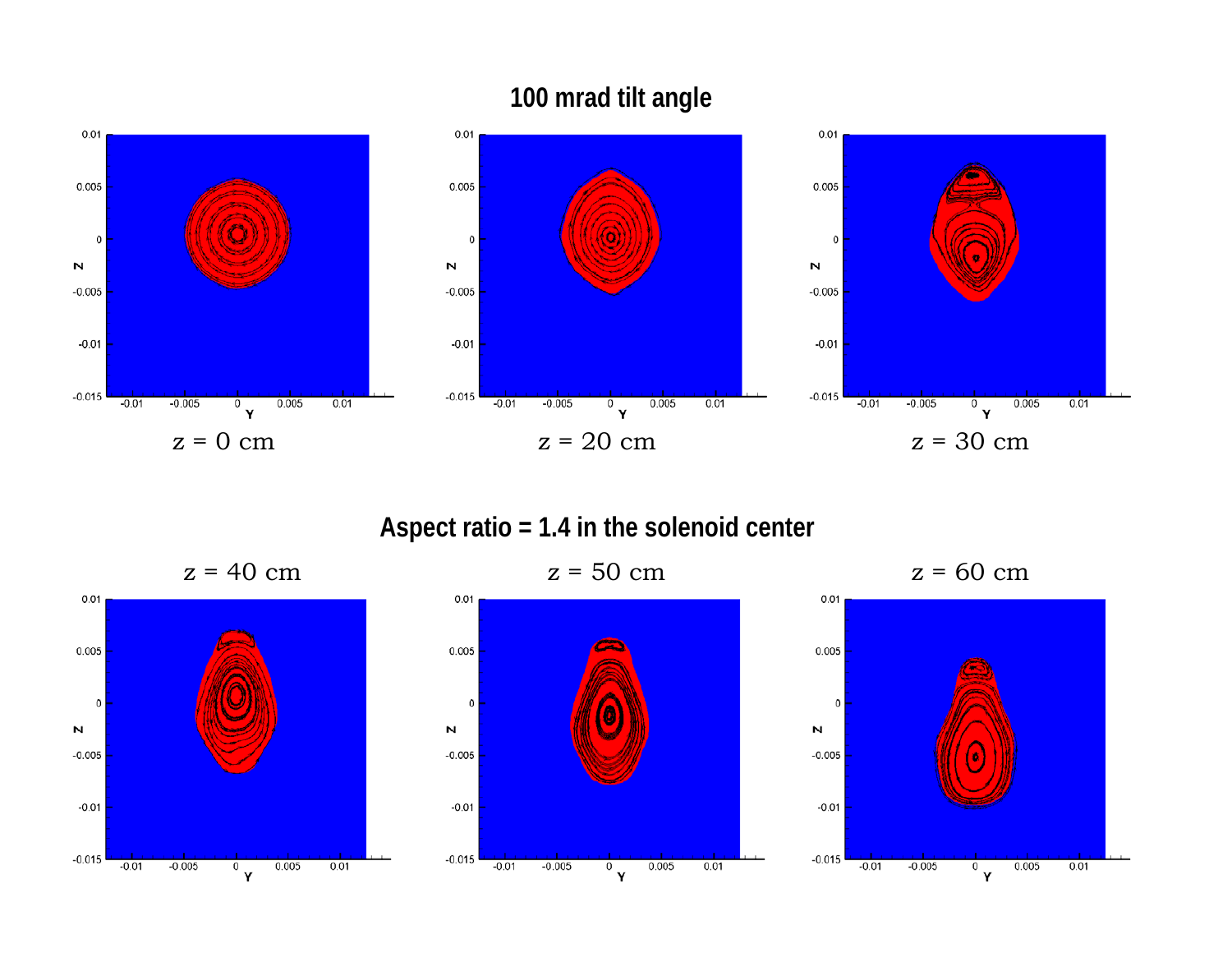#### **33 mrad tilt angle**



z = 60 cm

 $z = 80$  cm  $z = 98$  cm

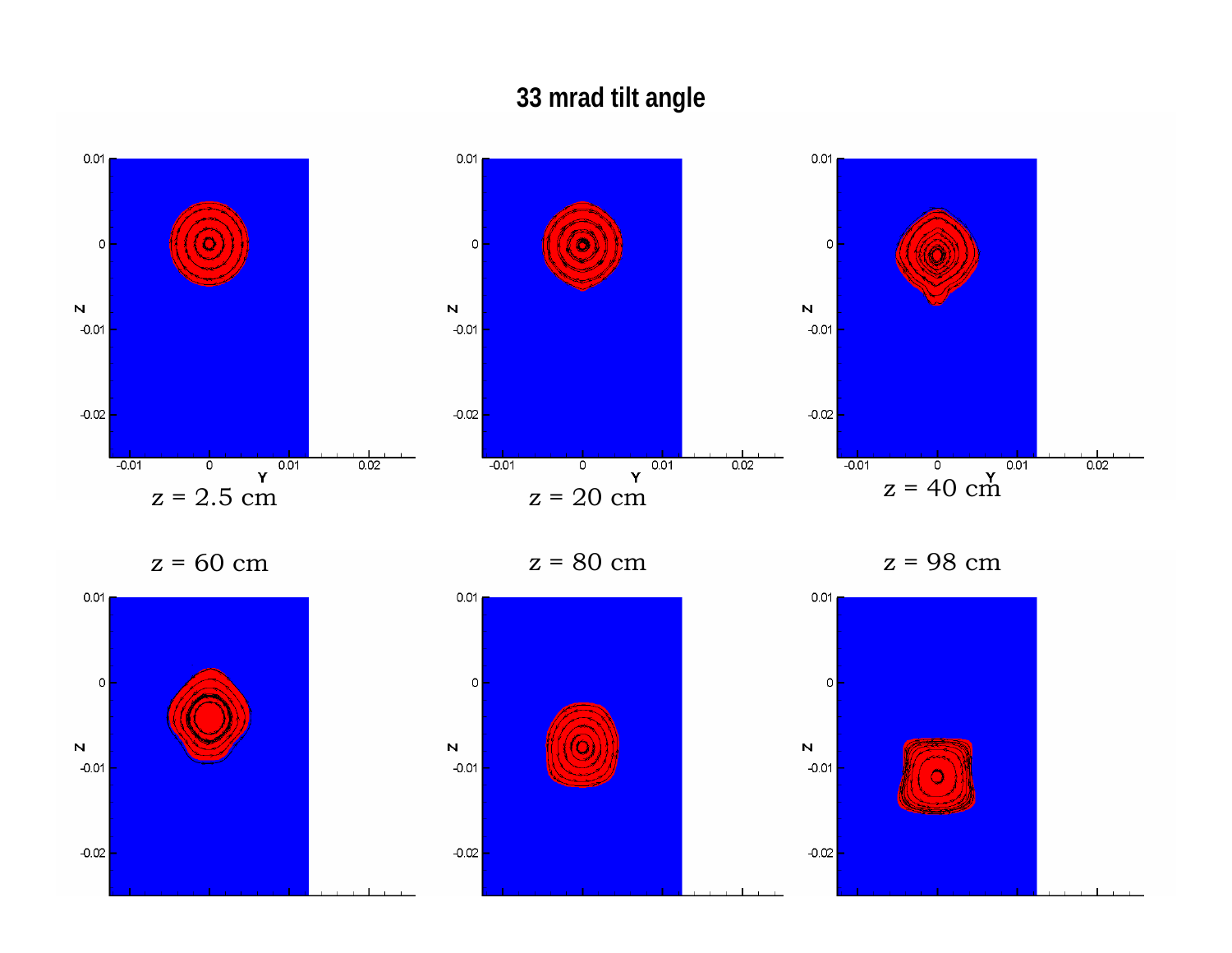

- Confirmed the distortion of the jet in the 15 T solenoid. Jet evolution exhibited the same features: reduction of the aspect ratio with the increase of the jet velocity, sensitivity to the nozzle placement, and the angle of the jet with the solenoid axis.
- Good quantitative agreement was achieved by independent studies.
- **In order to reduce the jet distortion, the angle between the magnetic field and the solenoid axes for future experiments has been reduced to 33 mrad.**
- Another possible solution is the use of an elliptic nozzle to compensate for the MHD distortion. This option must be investigated by means of numerical simulation.